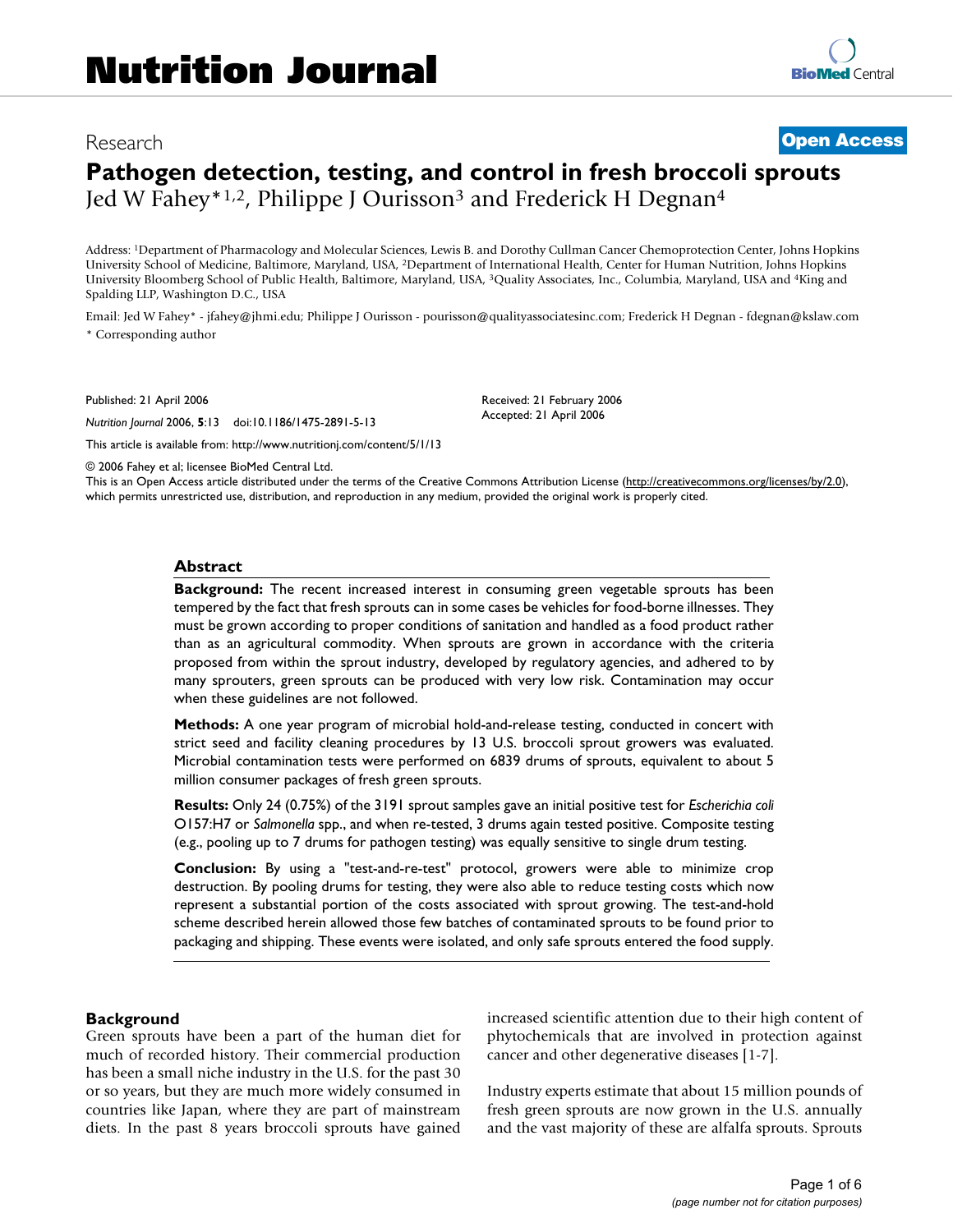are grown from seeds placed in environmentally controlled, hydroponic conditions and incubated in warm, moist, nutrient-rich conditions [1.5 m. diameter, slowly rotating "drums" charged with ca. 20 kg of seed], which are ideal environments for microbial growth. If *Escherichia coli* or *Salmonella* spp. are present on the surface of the seed, it is likely that they will multiply in the sprouting environment. To date, no practical methods have been developed to check the growth of these contaminants during germination and sprout growth or processing. They must therefore be prevented from entering the process, or if contamination occurs, affected final product must be identified and destroyed. It is therefore essential that seeds to be used for sprouting, undergo surface-disinfection by treatment with a biocide. The efficacy of such agents, most notably calcium hypochlorite, has been extensively documented in the laboratories of Beuchat and colleagues, [8- 12] as well as others [13-15]. When these agents are used correctly, the resulting sprouts are safe to eat. A recommendation to use such a surface disinfection process is now part of a guidance that the FDA issued in 1999 [16].

This recent increased interest in consuming green vegetable sprouts has been tempered by the fact that fresh sprouts can in some cases be vehicles for food-borne illnesses, if not grown according to proper conditions of sanitation and handled as a food product rather than as an agricultural commodity [17-19]. When sprouts are grown in accordance with the criteria proposed from within the sprout industry, developed by the FDA [16], and adhered to by many sprouters, green sprouts can be produced with very low risk. Contamination can occur when these guidelines are not followed [19,20].

Whereas chlorination of seeds dramatically reduces the chances of growing a contaminated product, adherence to good manufacturing practices and integration of Hazard Analysis Critical Control Point (HACCP) plans [21] further reduce such chances. The ultimate control point for microbial safety is the product, thus incidents of contamination, when they occur, can only be ascertained by testing each lot of sprouts prior to releasing them for sale (hold-and-release testing). This is best done by testing the spent irrigation water. The United States FDA has issued a guidance document for growers, with considerable input from the sprouting industry, which is designed to prevent contaminated sprouts from ever reaching the public [16]. The FDA followed up issuance of this guidance with an inspection of 150 sprouters, and determined that only about half of them were complying with the guidance [22]. We have examined a subset of sprouters in whose facilities compliance with the FDA guidance was verified based upon inspections by two third party auditors.

# **Methods**

# *Hold-and-release testing*

The growers, 13 producers or co-packers of broccoli (BroccoSprouts®) and other sprouts for the company Brassica Protection Products (Baltimore, MD, USA) during the 2001 calendar year, were selected for this review. These growers were selected because they are established companies that grow many different kinds of green sprouts, and they had previously agreed to comply with rigid standards of sanitation. Geographically, they are distributed around the United States with respect to both plant siting and product distribution. In particular, all surveyed growers follow all of the steps specified in the FDA Guidance for Industry [16]. Specifically, they surface-disinfect all seeds and perform microbial testing of the spent irrigation water from each batch of green sprouts produced, and they are subject to announced and unannounced third party audits and state and federal inspections of these procedures.

# *Seed treatment and sprout production*

Briefly, surface disinfection of seeds is accomplished by exposing seeds to 20,000 ppm of calcium hypochlorite for 15 min, followed by extensive rinsing to remove residual chlorine. Sprouts are grown in trays or drums which are provided with only light (fluorescent, incandescent and/ or filtered sunlight), heat (constant temperature), and clean water (filtered, well, or municipal-chlorinated). A sample of the spent irrigation water, typically 1 L, is collected after 48 hours of sprout growth. Since the sprouts typically are grown for 72 – 120 h, a rapid microbial test permits the sprouters to abort contaminated batches of sprouts prior to packaging, or to shipping and distribution. All sprouts were held until test results were obtained. In cases where presumptive positives were obtained, the refrigerated, unused portion of the 48 hour spent irrigation water sample was used for re-testing as specified by the FDA guidance [16]. Typically, the confirmation analysis was performed using a different, more specific method. In at least one situation, the grower was collecting individual samples, and the testing lab was preparing a composite sample for testing. In this case, a confirmation was performed on each individual sample (one water sample per drum).

# *Data collection*

All growers who contributed data for this study were requested to directly forward their hold-and-release testing results for the calendar year 2001 to Quality Associates Incorporated (QAI; Columbia, MD, USA). Many growers included a description of the green sprouts grown in each batch with these results. In addition to broccoli sprouts, the growers reported growing the following green sprouts: alfalfa, clover, radish, onion, pea, sunflower, and a variety of mixes. Data that was exclusively derived from batches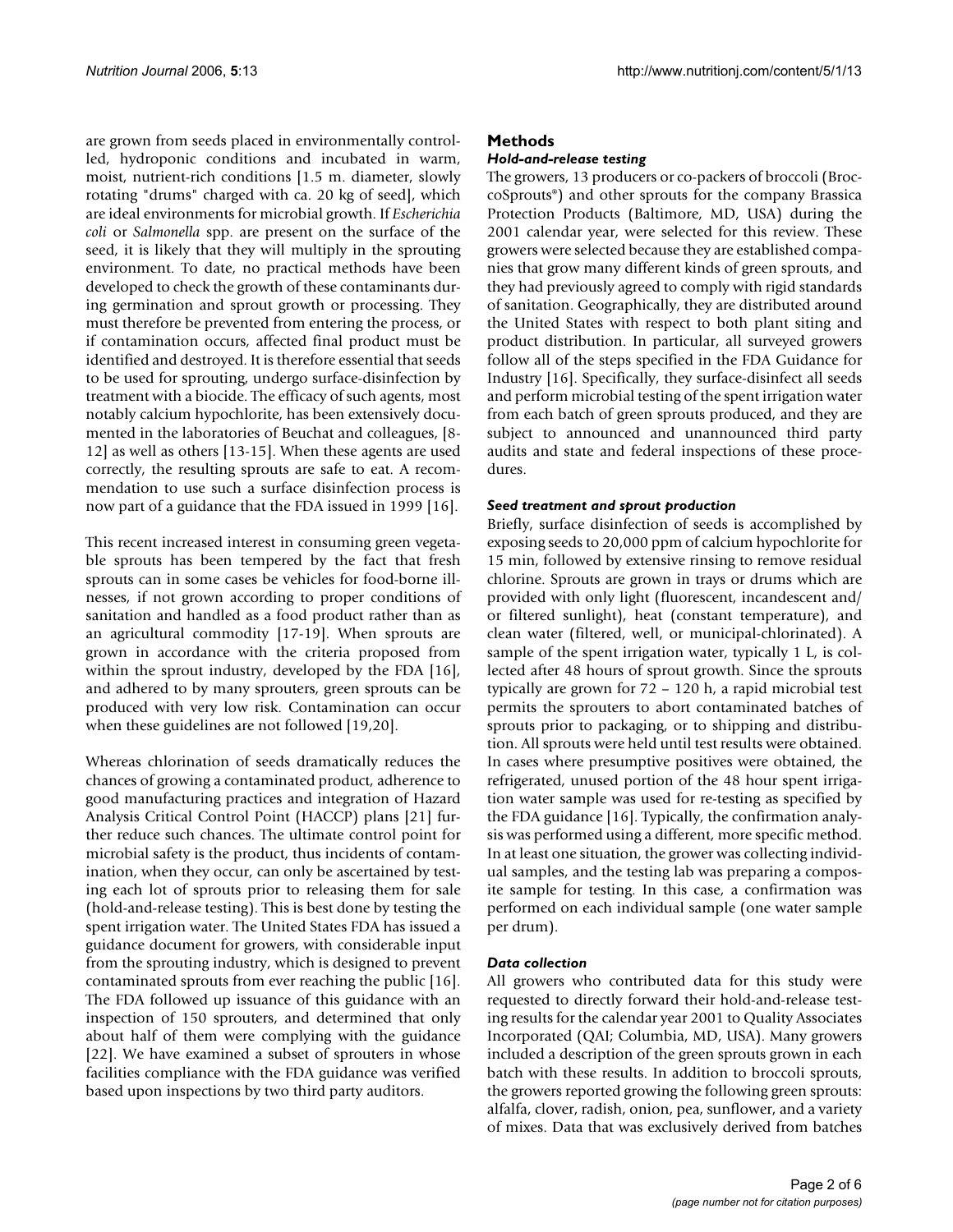| <b>Bacteria</b> | AOAC No.            | <b>AOAC Status</b>           | Test kit name                                                   | Sensitivity (%) | Specificity (%) |
|-----------------|---------------------|------------------------------|-----------------------------------------------------------------|-----------------|-----------------|
| E. coli 0157:H7 | 996.09 <sup>a</sup> | Official Method              | Biocontrol VIP EHEC<br>for E.coli O157:H7                       | >98             | >99             |
|                 | 996.10 <sup>b</sup> | Official Method              | <b>Biocontrol Assurance</b><br><b>EIA EHEC</b>                  | 100             | >98             |
|                 | 2000.14c            | Official Method              | Neogen Reveal E.coli<br>O157:H7                                 | >89             | >98             |
| Salmonella spp. | 999.09d             | Official Method              | <b>Biocontrol VIP for</b><br>Salmonella                         | >77             | >98             |
|                 | 996.08 <sup>e</sup> | Official Method              | bioMerieux VIDAS<br><b>SLM</b>                                  | >96             | 100             |
|                 | 960801f             | Performance Tested<br>Method | Neogen Reveal<br>Salmonella                                     | >96             | 100             |
|                 | 992.118             | Official Method              | <b>Biocontrol Assurance</b><br>Gold EIA Salmonella              | >79             | 100             |
|                 | 989.14h             | Official Method              | Tecra Salmonella VIA                                            | >70             | >78             |
|                 | $- -$               | --                           | Bacteriological<br>Analytical Method<br>Chapter 5 <sup>23</sup> | $- -$           | $- -$           |

#### **Table 1: Methods used for hold-and-release testing.**

*a* Reference [25] (Sensitivity and specificity reported in liquid milk and apple cider)

*b* Reference [26] (Sensitivity and specificity reported in liquid milk and apple cider)

*c* Reference [27] (Sensitivity and specificity reported in apple cider)

*d* Reference [28] (Sensitivity and specificity reported in liquid milk)

*e* Reference [29] (Sensitivity and specificity reported in milk chocolate)

*f* Reference [27] (Sensitivity and specificity reported in orange juice, lettuce rinse, sprout rinse, chicken rinse)

*g* Reference [30] (Sensitivity and specificity reported in apple cider)

*h* Reference [31] (Sensitivity and specificity reported in pepper, soy flour, nonfat dry milk, raw ground poultry, chocolate)

of bean sprouts (e.g. mungbean and soybean) were not used herein. However, in some cases pooled water samples that were tested included water from both green sprouts and bean sprouts, and these test results are included in the analyses.

The raw data utilized were copies of the analytical reports, as they were received by the growers from the contract analytical laboratories that performed the microbial testing. All growers but one used the services of an external microbiological testing laboratory, to which samples could be delivered on the day of collection. One grower had instead set up an in-house laboratory for these analyses and all laboratory notes were provided to us by this grower.

#### *Microbial testing*

The analytical laboratories generally used test kits designed for simple and quick screening of the samples for contamination by specific bacteria. All samples were screened for *Escherichia coli* O157:H7 and for *Salmonella* spp. Most of the testing for *E. coli* O157:H7 (over 75%) was performed using a test kit identified in the FDA Guidance for Industry [16]. Only about 10% of the testing for Salmonella was performed using a test kit identified in this FDA Guidance. Most kits were Association of Official Analytical Chemists (AOAC) Official Methods; one kit was an AOAC Performance Tested Method. Instead of a kit, one laboratory used the official FDA Bacterial Analytical Method [23] for *Salmonella* testing. The methods used by two laboratories (both for *E. coli* and *Salmonella*) and for a third (only for *Salmonella*) were not specified. The specific methods are listed and referenced in Table 1. All results were entered into a database and data entries were independently verified by an auditor at QAI.

## **Results**

## *Hold-and-release testing*

Hold and release testing results representing a total of 3216 samples were obtained from 13 growers. The majority of growers collected at least some of their samples as a composite from several drums. A few growers collected all samples from a single drum. Twenty five of the samples provided were derived from an unknown number of drums. None of these 25 samples resulted in presumptive positives and they are omitted from further reporting of the data, thus leaving 3191 samples from 6839 drums. The distribution of samples based on the number of drums composited is presented in Table 2.

Whereas all growers produced broccoli sprouts, many of the composite samples taken included samples from nonbroccoli sprouts (alfalfa in most cases). Presumptive detection of *Salmonella* spp. or *E. coli* O157:H7 occurred in 24 of 3191 samples (0.75%) from a total of 6839 drums. As described in the FDA Guidance [16], the detec-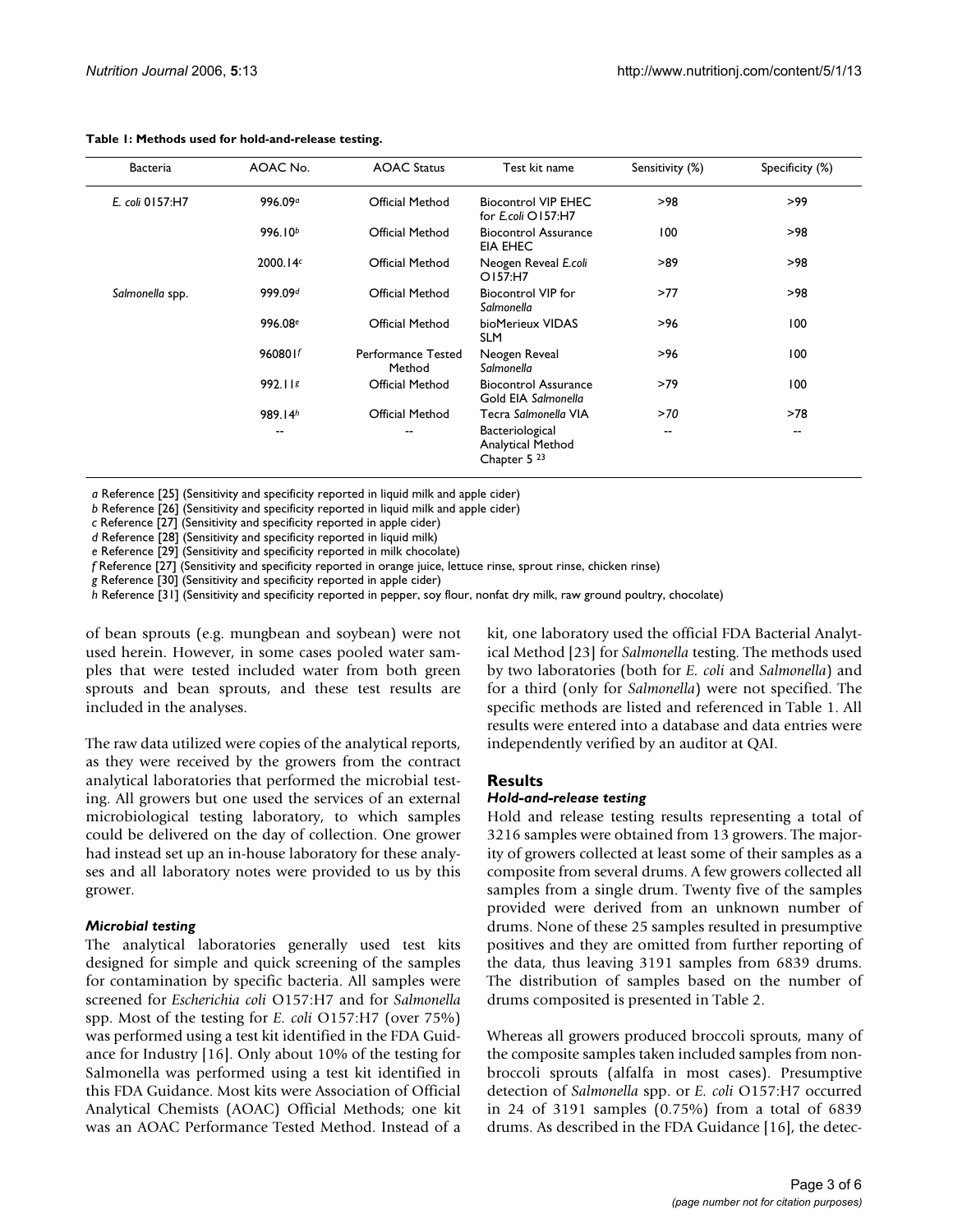| Composite of:            | No. samples | Percent <sup>a</sup> |  |
|--------------------------|-------------|----------------------|--|
|                          | 1805        | 57                   |  |
| Single drum<br>2–4 drums | 1171        | 37                   |  |
| 5-7 drums                | 166         | 5.2                  |  |
| 8-19 drums               | 49          | 1.5                  |  |

**Table 2: Distribution of number of drums composited into each sample for pathogen testing.**

*<sup>a</sup>*Expressed as a percent of the 3191 samples for which the number of drums was known.

tions were considered presumptive and in general, the manufacturers claims for sensitivity of these tests ranged from 70% to 100% and the specificity ranged from 78% to 100% (Table 1). The majority of the tests are reported to have a rate of false positive responses below 2%. In most cases of presumptive positives, the water sample was then reanalyzed. In two of these cases, a follow-up analysis was again positive for *Salmonella* spp., and the sprouts were destroyed. In a single case a presumptive detection of *E. coli* O157:H7 was assumed by the grower to be real without re-testing; the sprouts were destroyed. None of these 3 samples included broccoli sprouts. Additional prophylactic measures were taken as outlined in reference [16]. Sprouts were held at the growing facilities until microbial testing results were confirmed. There were no instances in which contaminated sprouts were released for distribution.

In order to determine whether detection of presumptive positives was affected by the number of drums pooled for assay, the 24 presumptive positive samples have been examined, relative to the number of drums sampled and pooled in a single assay (Table 3). Assuming that a presumptive positive was caused by a single drum, the frequency of occasions when a presumptive contamination was observed was calculated for each sample class. It thus appears that there is no loss of sensitivity when a single sample represents as many as seven drums although the number of presumptive positives observed in this review was limited. Based upon the Mann-Kendall Trend Test for Small Sample Size [24], there is no trend for the percent of presumptive positives per drum ( $p \le 0.01$ ), between one (single) and 7 (pooled) drums, at the 95% confidence level.

# **Discussion**

HACCP-based microbial hold-and-release testing, conducted in concert with strict seed and facility sanitation procedures by 13 U.S. broccoli sprout growers (representing tests of 6839 drums of sprouts or about 5 million consumer packages of fresh green sprouts) has resulted in the successful identification and elimination of hazardous microbial contamination when and where it existed. Less than half a percent of the samples tested gave an initial positive test for *E. coli* O157:H7 or *Salmonella* spp. When re-tested, only 10% of these (3 drums out of 6839), were positive for the presence of these organisms. By using a "test-and-re-test" protocol, growers were able to minimize crop destruction. By pooling drums for testing, they were also able to reduce testing costs which now represent a substantial portion of the costs associated with sprout growing. The test-and-hold scheme described herein allowed those few batches of contaminated sprouts to be found prior to packaging and shipping. These events were isolated, and only safe sprouts entered the food supply.

With proper attention to growing conditions and testing procedures, the advantages of fresh green sprouts can be safely realized by those who choose to eat sprouts as part of a healthy diet.

| No. of drums | No. of presumptive<br>positives | No. of samples | Total No. of drums | Presumptive positives per<br>drum (%) |
|--------------|---------------------------------|----------------|--------------------|---------------------------------------|
|              | $\overline{10}$                 | 1805           | 1805               | 0.554                                 |
|              | 4                               | 259            | 518                | 0.772                                 |
|              |                                 | 558            | 1674               | 0.239                                 |
|              |                                 | 354            | 1416               | 0.141                                 |
|              |                                 | 69             | 345                | 0.580                                 |
| 6            |                                 | 63             | 378                | 0.000                                 |
|              |                                 | 34             | 238                | 0.840                                 |
| $8 - 19$     | 0                               | 49             | 465                | 0.000                                 |
| Overall      | 24                              | 3191           | 6839               | 0.351                                 |

**Table 3: Presumptive positive samples grouped by composite number of drums represented by the water sample tested.**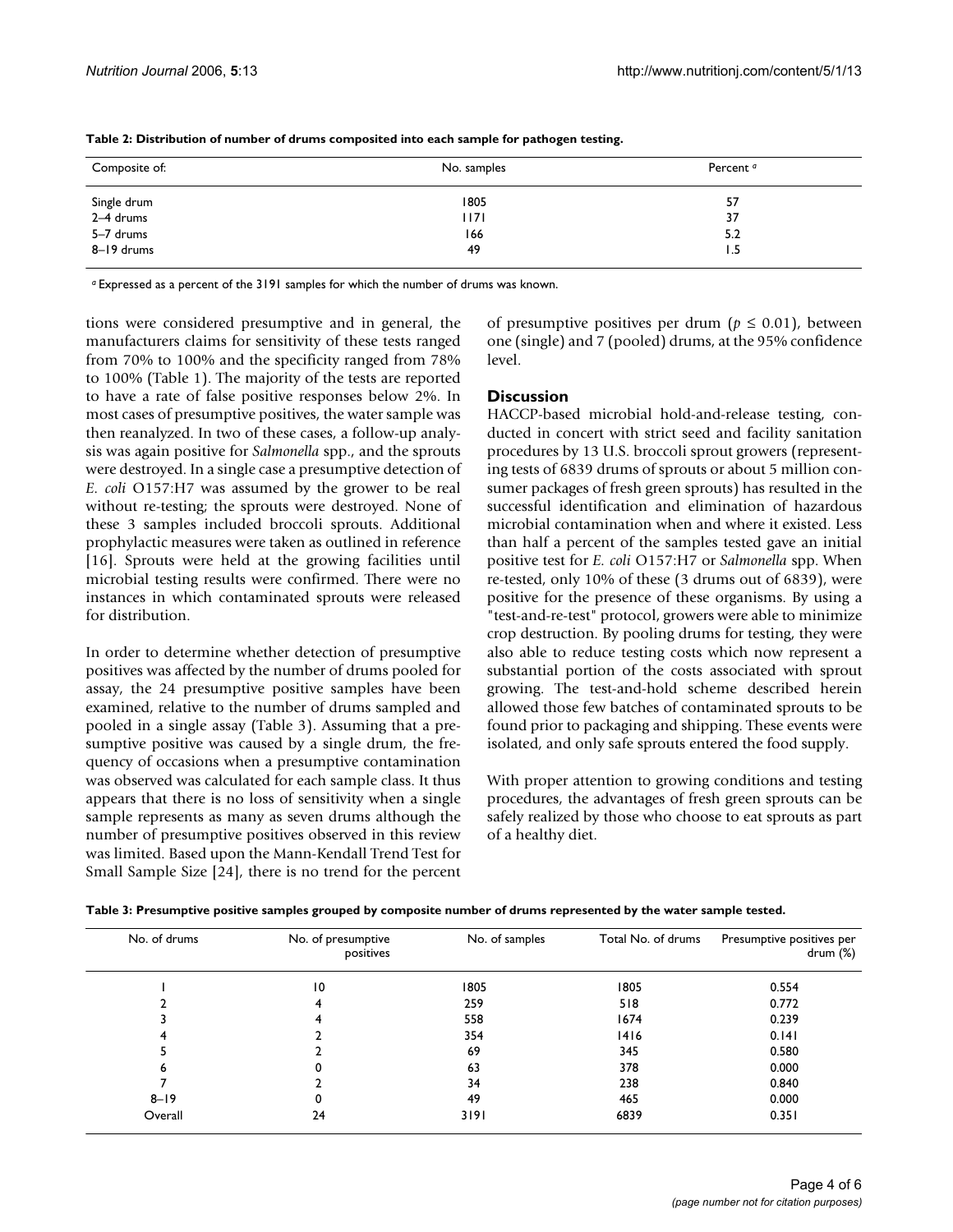# **Competing interests**

One of the authors (JWF), as well as Johns Hopkins University, own stock in Brassica Protection Products (BPP), a company whose mission is to develop chemoprotective food products and which sells broccoli sprouts. JWF is a co-founder, and an unpaid scientific consultant to BPP, and his stock is subject to certain restrictions under University policy. The terms of this arrangement are being managed by Johns Hopkins University in accordance with its conflict of interest policies. One of the authors (PJO) is employed by a company that provides independent audit and quality assurance services to BPP.

# **Authors' contributions**

JWF participated in the design and coordination of the study and drafted the manuscript. PJO collected and analyzed the data. FHD advised on appropriate study design and participated in development of the manuscript. All authors read and approved the final manuscript.

## **Acknowledgements**

We acknowledge many colleagues, in particular Douglas Archer, Arthur Davis, Katherine Stephenson, Paul Swidersky, and Paul Talalay, for perceptive, critical reading of early versions of this manuscript. Our special thanks go to the audited sprout companies for permitting us access to their records and for their close cooperation. Microbial testing was paid for those individual commercial sprout companies. Data collection and evaluation was paid for by Brassica Protection Products and performed by an external quality assurance testing and auditing firm (Quality Associates, Inc.), and the senior author's involvement was supported by unrestricted research funds generously provided by the Lewis B. and Dorothy Cullman Foundation.

## **References**

- Fahey JW, Haristoy X, Dolan PM, Kensler TW, Scholtus I, Stephenson KW, Talalay P, Lozniewski A: **Sulforaphane inhibits extracellular, intracellular, and antibiotic-resistant strains of** *Helicobacter pylori***[and prevents benzo\[a\]pyrene-induced stomach](http://www.ncbi.nlm.nih.gov/entrez/query.fcgi?cmd=Retrieve&db=PubMed&dopt=Abstract&list_uids=12032331) [tumors.](http://www.ncbi.nlm.nih.gov/entrez/query.fcgi?cmd=Retrieve&db=PubMed&dopt=Abstract&list_uids=12032331)** *Proc Natl Acad Sci USA* 2002, **99:**7610-7615.
- 2. Fahey JW, Zhang Y, Talalay P: **[Broccoli sprouts: an exceptionally](http://www.ncbi.nlm.nih.gov/entrez/query.fcgi?cmd=Retrieve&db=PubMed&dopt=Abstract&list_uids=9294217) [rich source of inducers of enzymes that protect against](http://www.ncbi.nlm.nih.gov/entrez/query.fcgi?cmd=Retrieve&db=PubMed&dopt=Abstract&list_uids=9294217) [chemical carcinogens.](http://www.ncbi.nlm.nih.gov/entrez/query.fcgi?cmd=Retrieve&db=PubMed&dopt=Abstract&list_uids=9294217)** *Proc Natl Acad Sci USA* 1997, **94:** 10367-10372.
- 3. Fahey JW, Zalcmann AT, Talalay P: **[The chemical diversity and](http://www.ncbi.nlm.nih.gov/entrez/query.fcgi?cmd=Retrieve&db=PubMed&dopt=Abstract&list_uids=11198818) [distribution of glucosinolates and isothiocyanates among](http://www.ncbi.nlm.nih.gov/entrez/query.fcgi?cmd=Retrieve&db=PubMed&dopt=Abstract&list_uids=11198818) [plants.](http://www.ncbi.nlm.nih.gov/entrez/query.fcgi?cmd=Retrieve&db=PubMed&dopt=Abstract&list_uids=11198818)** *Phytochemistry* 2001, **56(1):**5-51. [corrigendum: *Phytochemistry* **59**, 237.]
- 4. Brooks JD, Paton VG, Vidanes G: **[Potent induction of phase 2](http://www.ncbi.nlm.nih.gov/entrez/query.fcgi?cmd=Retrieve&db=PubMed&dopt=Abstract&list_uids=11535546) [enzymes in human prostate cells by sulforaphane.](http://www.ncbi.nlm.nih.gov/entrez/query.fcgi?cmd=Retrieve&db=PubMed&dopt=Abstract&list_uids=11535546)** *Cancer Epidemiol Biomarkers Prev* 2001, **10(9):**949-954.
- 5. Gao X, Dinkova-Kostova AT, Talalay P: **[Powerful and prolonged](http://www.ncbi.nlm.nih.gov/entrez/query.fcgi?cmd=Retrieve&db=PubMed&dopt=Abstract&list_uids=11752465) [protection of human retinal pigment epithelial cells, kerati](http://www.ncbi.nlm.nih.gov/entrez/query.fcgi?cmd=Retrieve&db=PubMed&dopt=Abstract&list_uids=11752465)nocytes, and mouse leukemia cells against oxidative dam[age: the indirect antioxidant effects of sulforaphane.](http://www.ncbi.nlm.nih.gov/entrez/query.fcgi?cmd=Retrieve&db=PubMed&dopt=Abstract&list_uids=11752465)** *Proc Natl Acad Sci USA* 2001, **98:**15221-15226.
- 6. Shapiro TA, Fahey JW, Wade KL, Stephenson KK, Talalay P: **[Dispo](http://www.ncbi.nlm.nih.gov/entrez/query.fcgi?cmd=Retrieve&db=PubMed&dopt=Abstract&list_uids=11352861)[sition of chemoprotective glucosinolates and isothiocy](http://www.ncbi.nlm.nih.gov/entrez/query.fcgi?cmd=Retrieve&db=PubMed&dopt=Abstract&list_uids=11352861)[anates of broccoli sprouts.](http://www.ncbi.nlm.nih.gov/entrez/query.fcgi?cmd=Retrieve&db=PubMed&dopt=Abstract&list_uids=11352861)** *Cancer Epidemiol Biomarkers Prev* 2001, **10(9):**501-508.
- 7. Talalay P, Fahey JW: **[Phytochemicals from cruciferous plants](http://www.ncbi.nlm.nih.gov/entrez/query.fcgi?cmd=Retrieve&db=PubMed&dopt=Abstract&list_uids=11694642) [protect against cancer by modulating carcinogen metabo](http://www.ncbi.nlm.nih.gov/entrez/query.fcgi?cmd=Retrieve&db=PubMed&dopt=Abstract&list_uids=11694642)[lism.](http://www.ncbi.nlm.nih.gov/entrez/query.fcgi?cmd=Retrieve&db=PubMed&dopt=Abstract&list_uids=11694642)** *J Nutr* 2001, **131:**3027S-3033S.
- 8. Beuchat LR: **Comparison of chemical treatments to kill** *Salmonella***[on alfalfa seeds destined for sprout production.](http://www.ncbi.nlm.nih.gov/entrez/query.fcgi?cmd=Retrieve&db=PubMed&dopt=Abstract&list_uids=9039577)** *Int J Food Microbiol* 1997, **34:**329-333.
- 9. Holliday SL, Scouten AJ, Beuchat LR: **Efficacy of chemical treatments in eliminating** *Salmonella***and** *Escherichia coli***[O157:H7](http://www.ncbi.nlm.nih.gov/entrez/query.fcgi?cmd=Retrieve&db=PubMed&dopt=Abstract&list_uids=11601695) [on scarified and polished alfalfa seeds.](http://www.ncbi.nlm.nih.gov/entrez/query.fcgi?cmd=Retrieve&db=PubMed&dopt=Abstract&list_uids=11601695)** *J Food Prot* 2001, **64:** 1489-1495.
- 10. Jaquette CB, Beuchat LR, Mahon BE: **Efficacy of chlorine and heat treatment in killing** *Salmonella stanley***[inoculated onto alfalfa](http://www.ncbi.nlm.nih.gov/entrez/query.fcgi?cmd=Retrieve&db=PubMed&dopt=Abstract&list_uids=8779558) [seeds and growth and survival of the pathogen during](http://www.ncbi.nlm.nih.gov/entrez/query.fcgi?cmd=Retrieve&db=PubMed&dopt=Abstract&list_uids=8779558) [sprouting and storage.](http://www.ncbi.nlm.nih.gov/entrez/query.fcgi?cmd=Retrieve&db=PubMed&dopt=Abstract&list_uids=8779558)** *Appl Environ Microbiol* 1996, **62:**2212-2215.
- 11. Scouten AJ, Beuchat LR: **Combined effects of chemical, heat and ultrasound treatments to kill** *Salmonella***and** *Escherichia coli***[O157:H7 on alfalfa seeds.](http://www.ncbi.nlm.nih.gov/entrez/query.fcgi?cmd=Retrieve&db=PubMed&dopt=Abstract&list_uids=11966907)** *J Appl Microbiol* 2002, **92:**668-674.
- 12. Taormina PJ, Beuchat LR: **Behavior of enterohemorrhagic** *Escherichia coli***[O157:H7 on alfalfa sprouts during the sprout](http://www.ncbi.nlm.nih.gov/entrez/query.fcgi?cmd=Retrieve&db=PubMed&dopt=Abstract&list_uids=10456735)[ing process as influenced by treatments with various chemi](http://www.ncbi.nlm.nih.gov/entrez/query.fcgi?cmd=Retrieve&db=PubMed&dopt=Abstract&list_uids=10456735)[cals.](http://www.ncbi.nlm.nih.gov/entrez/query.fcgi?cmd=Retrieve&db=PubMed&dopt=Abstract&list_uids=10456735)** *J Food Prot* 1999, **62:**850-856.
- 13. Cuero RG, Smith JE, Lacey J: **The influence of gamma irradiation and sodium hypochlorite sterilization on maize seed microflora and germination.** *Food Microbiol* 1985, **3:**107-113.
- 14. Sauer DB, Burroughs R: **Disinfection of seed surfaces with sodium hypochlorite.** *Phytopathology* 1986, **76:**745-749.
- 15. Schultz T, Gabrielson RL: **Control of** *Xanthomonas campestris***pv.** *campestris***in crucifer seed with slurry treatments of calcium hypochlorite.** *Plant Dis* 1986, **70:**1027-1030.
- 16. FDA (Food and Drug Administration Center for Food Safety and Applied Nutrition): **Guidance for Industry, Sampling And Microbial Testing Of Spent Irrigation Water During Sprout Production.** *Federal Register* 1999, **64(207):**57893-57902.
- 17. Mead PS, Slutsker L, Dietz V, McCaig LF, Bresee JS, Shapiro C, Griffin PM, Tauxe RV: **Food-related illness and death in the United States.** *Emer Infect Dis* 1999, **5:**607-625.
- 18. Michino H, Araki K, Minami S, Takaya S, Sakai N, Miyazaki M, Ono A, Yanagawa H: **Massive outbreak of** *Escherichia coli***[0157:H7](http://www.ncbi.nlm.nih.gov/entrez/query.fcgi?cmd=Retrieve&db=PubMed&dopt=Abstract&list_uids=10522649) [infection in schoolchildren in Sakai City, Japan, associated](http://www.ncbi.nlm.nih.gov/entrez/query.fcgi?cmd=Retrieve&db=PubMed&dopt=Abstract&list_uids=10522649) [with consumption of white radish sprouts.](http://www.ncbi.nlm.nih.gov/entrez/query.fcgi?cmd=Retrieve&db=PubMed&dopt=Abstract&list_uids=10522649)** *Am J Epidemiol* 1999, **150:**787-796.
- 19. Taormina PJ, Beuchat LR, Slutsker L: **[Infections associated with](http://www.ncbi.nlm.nih.gov/entrez/query.fcgi?cmd=Retrieve&db=PubMed&dopt=Abstract&list_uids=10511518) [eating seed sprouts: An international concern.](http://www.ncbi.nlm.nih.gov/entrez/query.fcgi?cmd=Retrieve&db=PubMed&dopt=Abstract&list_uids=10511518)** *Emerg Infect Dis* 1999, **5:**626-634.
- 20. Mohie-Boetani JC, Farrar JA, Werner SB, Minassian D, Bryant R, Abbott S, Slutsker L, Vugia DJ: *Escherichia coli***0157 and** *Salmonella***[infections associated with sprouts in California, 1996–](http://www.ncbi.nlm.nih.gov/entrez/query.fcgi?cmd=Retrieve&db=PubMed&dopt=Abstract&list_uids=11511138) [1998.](http://www.ncbi.nlm.nih.gov/entrez/query.fcgi?cmd=Retrieve&db=PubMed&dopt=Abstract&list_uids=11511138)** *Ann Intern Med* 2001, **135:**239-247.
- 21. Hulebak KL, Schlosser W: **[Hazard analysis and critical control](http://www.ncbi.nlm.nih.gov/entrez/query.fcgi?cmd=Retrieve&db=PubMed&dopt=Abstract&list_uids=12088233) [point \(HACCP\) history and conceptual overview.](http://www.ncbi.nlm.nih.gov/entrez/query.fcgi?cmd=Retrieve&db=PubMed&dopt=Abstract&list_uids=12088233)** *Risk Anal* 2002, **22:**547-552.
- 22. FDA (U.S Food and Drug Administration Center for Food Safety and Applied Nutrition): **CFSAN 2000 Program Priorities Report** Card. [[http://vm.cfsan.fda.gov/~dms/cfsand00.html\]](http://vm.cfsan.fda.gov/~dms/cfsand00.html). December 5, 2000
- 23. Wallace HA, Hammack TS: **Chapter 5.** *Bacteriological Analytical Manual, Revision A* 8 1998.
- 24. Gilbert RO: *Statistical Methods for Environmental Pollution Monitoring* New York, NY Van Nostrand Reinhold; 1987.
- 25. Feldsine PT, Falbo-Nelson MT, Brunelle SL, Forgey RL: **Visual immunoprecipitate assay (VIP) for detection of enterohemorrhagic** *Escherichia coli***[\(EHEC\) O157:H7 in selected foods:](http://www.ncbi.nlm.nih.gov/entrez/query.fcgi?cmd=Retrieve&db=PubMed&dopt=Abstract&list_uids=9170651) [collaborative study.](http://www.ncbi.nlm.nih.gov/entrez/query.fcgi?cmd=Retrieve&db=PubMed&dopt=Abstract&list_uids=9170651)** *J AOAC Int* 1997, **80:**517-529.
- 26. AOAC International: **AOAC Official Method 996.10. Enterohemorrhagic** *Escherichia coli***(EHEC) O157:H7 Detection in Selected Foods.** The Association of Official Analytical Chemists, Washington DC; 2000:3.
- 27. **Neogen Technical Product Information** [\[http://www.neo](http://www.neogen.com/pdf/FS_CatalogPages/RevealSalmonella.pdf) [gen.com/pdf/FS\\_CatalogPages/RevealSalmonella.pdf](http://www.neogen.com/pdf/FS_CatalogPages/RevealSalmonella.pdf)]
- 28. Feldsine PT, Mui LA, Forgey RL, Kerr DE: **Equivalence of Visual Immunoprecipitate Assay (VIP) for** *Salmonella***for the detection of motile and nonmotile** *Salmonella***[in all foods to AOAC](http://www.ncbi.nlm.nih.gov/entrez/query.fcgi?cmd=Retrieve&db=PubMed&dopt=Abstract&list_uids=10995114) [culture method: collaborative study.](http://www.ncbi.nlm.nih.gov/entrez/query.fcgi?cmd=Retrieve&db=PubMed&dopt=Abstract&list_uids=10995114)** *J AOAC Int* 2000, **83:** 888-902.
- 29. AOAC International: **AOAC Official Method 996.08.** *Salmonella* **in Foods.** *The Association of Official Analytical Chemists, Washington, DC* 2000:3 pp.
- 30. Feldsine PT, Mui LA, Forgey RL, Kerr DE: **Equivalence of assurance Gold Enzyme Immunoassay for visual or instrumental detection of motile and nonmotile** *Salmonella* **[in all foods to](http://www.ncbi.nlm.nih.gov/entrez/query.fcgi?cmd=Retrieve&db=PubMed&dopt=Abstract&list_uids=10995113) [AOAC culture method: collaborative study.](http://www.ncbi.nlm.nih.gov/entrez/query.fcgi?cmd=Retrieve&db=PubMed&dopt=Abstract&list_uids=10995113)** *J AOAC Int* 2000, **83:**871-887.